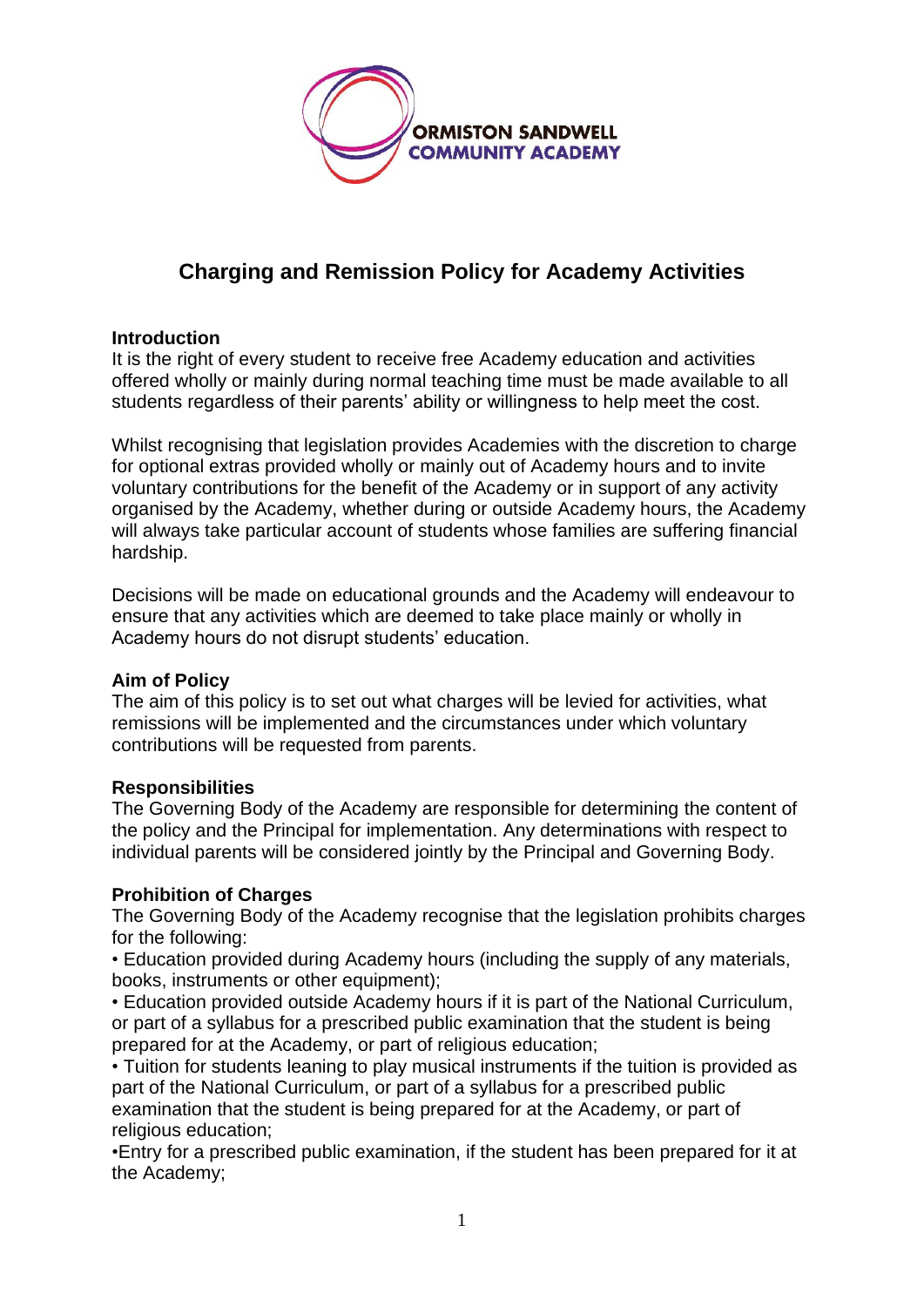• Examination resit(s) if the student is being prepared for the re-sit(s) at the Academy;

• Education provided on any trip that takes place during Academy hours if it is part of the National Curriculum, or part of a syllabus for a prescribed public examination that the student is being prepared for at the Academy, or part of religious education;

• Transporting registered students to or from the Academy premises, where the local education authority has a statutory obligation to provide transport;

• Transporting registered students to other premises where the governing body or local education authority has arranged for students to be educated;

• Transport provided in connection with an educational trip;

• Transport than enables a student to meet an examination requirement when he/she has been prepared for that examination at the Academy;

• Supply teachers to cover for those teachers who are absent from Academy accompanying students on a residential trip

# **Policy Statement**

The Academy's policy on specific matters relating to charging and remission is as follows:-

# 1 Classroom materials

No charge will be made for materials or equipment. However, for certain practical activities (e.g. technology, food technology, textiles etc.) parents/carers may be invited to provide materials or ingredients on a voluntary basis but any children of parents/carers who do not wish to contribute will not be treated any differently. Where parents/carers would like to possess the finished product, the Academy reserves the right to charge the cost or require the supply of the necessary materials.

## 2 Transport

Where a student travels directly from home to a place of work experience and vice versa, parents can be asked to meet the cost of such travel, except that no charge should be made in respect of students whose families are in receipt of Income Support or Family Credit. Where activities of this sort are organised by the Academy, the Academy will be expected to meet the travelling costs of these students

## 3 School Trips

**Day Visits:** For visits occurring during school time, the Academy will invite a voluntary contribution from parents/carers to meet costs. The cost of the voluntary contribution will be reviewed for the children who qualify for the pupil premium. The pupil premium is applied to children who:

- are registered and in receipt of free school meals currently or in the past 6 years;

- are looked after children; or

- have parents/carers in the armed forces.

Any children of parents/carers who do not wish to contribute will not be treated any differently. However, where there are insufficient contributions to make the activity viable then the activity will be cancelled.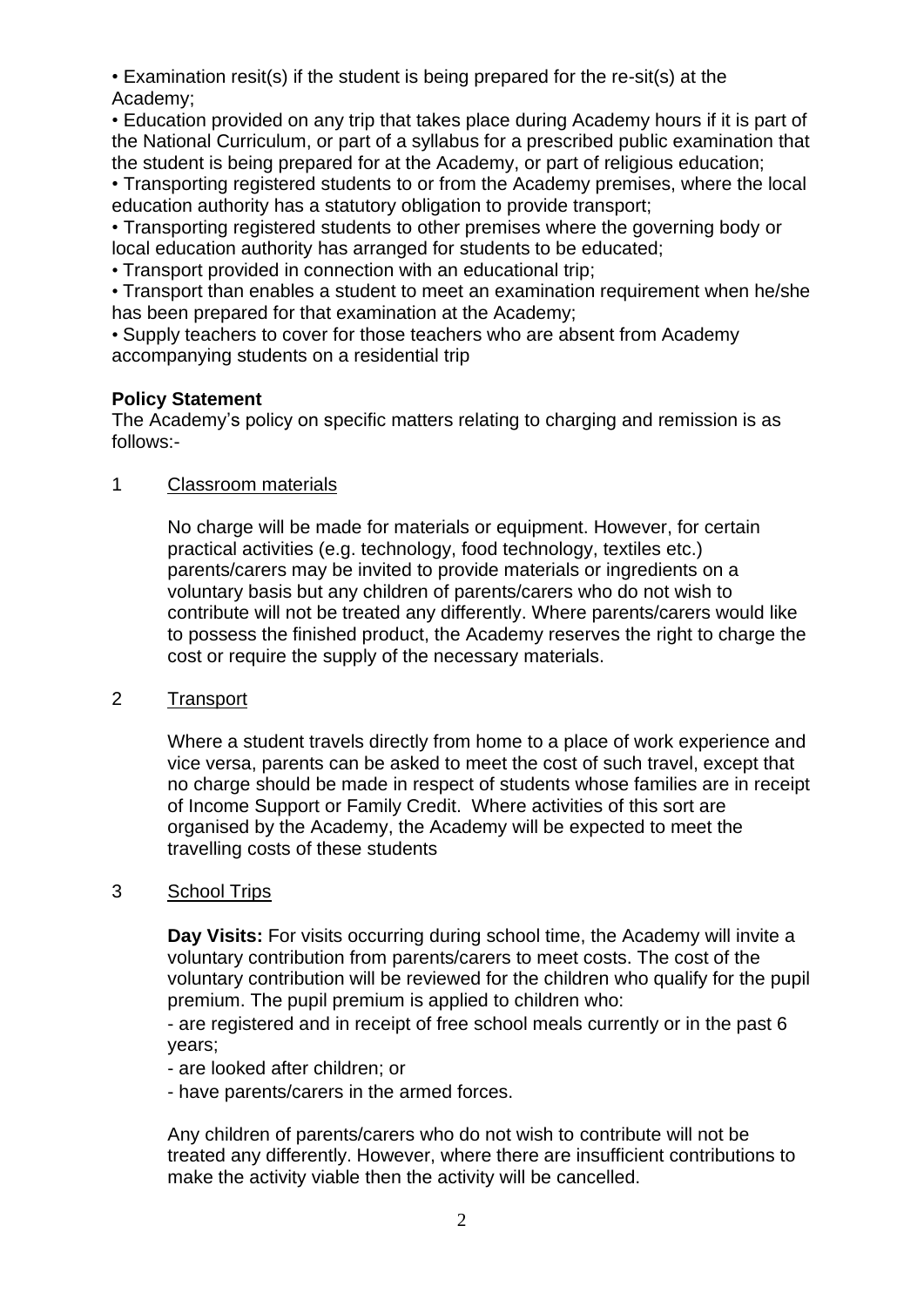**Residential (Essential):** Parents/carers will be charged for the full cost of children's board and lodgings, and the Academy will invite voluntary contributions from parents/carers to meet costs other than children's board and lodgings. Details of any remission arrangements will be made clear when parents/carers are informed of charges for individual activities.

**Residential (Non-essential):** For residential trips which are not essential to the national curriculum, a charge will be levied up to the full cost of the trip, including all allowable costs. The allowable costs are: board and lodging; travel and subsistence; materials, books, instruments and other equipment; cost of non-teaching staff; costs of teaching staff where separately engaged under a contract for services for that visit or activity; entrance fees to museums, castles, theatres, etc. and insurance costs. However, where there are insufficient contributions to make the activity viable then the activity will be cancelled. Details of any remission arrangements will be made clear when parents/carers are informed of the charges for individual activities.

#### 4 Optional Extras

A charge may be made for optional extras provided wholly or mainly outside Academy hours except where such activities are provided:-

- (i) To fulfil any requirements specified in the syllabus for a prescribed public examination.
- (ii) Specifically to fulfil statutory duties relating to the national curriculum.
- (iii) Specifically to fulfil statutory duties relating to Religious Education.

Participation in optional extras will be on the basis of parental choice and prior confirmation in writing is required from the parents that they are willing to pay charges. The charge per head cannot exceed the actual cost of providing the optional extra, divided equally by the number of participating students.

#### 5 Tuition in the Playing of a Musical Instrument except where the Criteria (i), (ii) and (iii) shown in Section 3 of this Policy Statement Apply

Whilst whole class tuition remains free, the Academy will make a charge for group and individual musical instrumental tuition, whether inside or outside Academy hours. Prior written confirmation must be obtained by the Academy from the parents that they are willing to pay the charge. The charge will include a contribution towards the cost of the teacher (based on a pro-rata calculation of his salary) and, where appropriate, the cost of sheet music and hire and insurance of the instrument.

#### 6 Public Examinations

The Academy will pay the entry fee for all prescribed examinations except:

a) (i) Where the Governors consider that there are educational reasons why the students should not be entered, for example long term ill health, or where the parents/carers have so requested in writing.